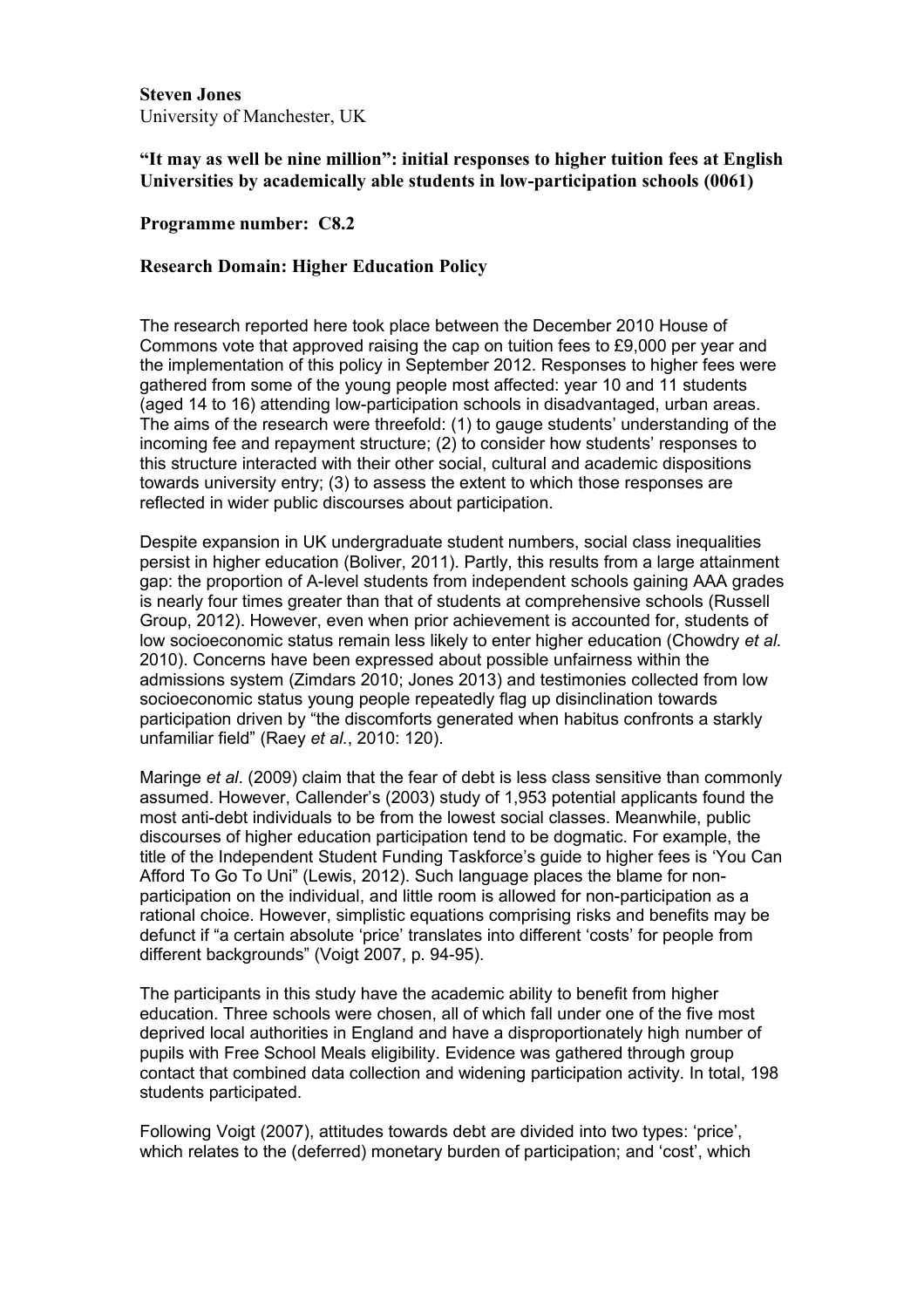relates to the non-pecuniary considerations that students associate with higher education entry. According to Finnie's (2004) model, 'sticker price debt aversion' relates to students being deterred by the sheer size of debt involved. However, in general, this study's participants responded to the prospect of £9,000 fees with indifference. "It may as well be nine million", said one. "You just wouldn't think about," said another. A second type of aversion is 'risk debt aversion', in which participation is avoided because of fear that future earnings will be insufficient to repay student loans. Many students indicated that they expected the repayment schedule to be more punishing. "I don't mind paying if I'm on twenty one [thousand pounds per year]" said one. However, other students were very keen to know the proportion of graduates who secured higher salaries, and how soon after graduation such income levels were reached. "It's okay if you're a lawyer or an accountant or whatever," said one, pointing to the upper end of an income graph, "but how many of us lot get up there?" Surprisingly few students took comfort in the raised minimum repayment threshold: "what's the point of going if you don't end up getting paid loads?" asked one.

In terms of 'cost', responses were mixed, but many students expressed forms of lifestyle or identity aversion towards participation. "I don't know whether I'd be into doing all that kind of stuff," said one, nodding in the direction of the neighbouring university, and several elements of the perceived student lifestyle – from eating habits to dress codes – were explicitly rejected. This calls to mind the variations in cultural capital noted by Noble & Davies (2009). Direct connections between the price of participation and perceived lifestyle costs were also made. "It's too much unless you know you're going to love it," said one. "My sister's mate doesn't love it. She's home every weekend." A second perceived cost related to self-identity (Reay *et al.* 2009). "It's like 'what would your mates say?' innit?" said one student, "whenever you come back it'd be 'ah reckon you're better than us now, do you?' and all that." For many students, participation tolerance emerged because of the lack of meaningful alternatives. "What else is there?" asked three students, independently. "It's not like there's jobs," said another.

Students from low participation schools may therefore be applying a non-standard participation formula (fewer lifestyle and identity incentives; much greater nonfinancial risks). Naturally, higher fees demand a recalculation of the participation bet for all young people. However, the argument that the price of higher education could end up being very cheap (or even free) was found to carry little weight with lowincome applicants. For them, unlike for would-be participants already attracted by the lifestyle aspects of university or under social and cultural pressure to attend, university is not a 'natural destination'; it represents an identity gamble in its own right. The prospect of their bet being voided should they not become higher earners therefore acts as less of a concession. To participate, and not to be well paid afterwards, is conceptualised as a failure, even if the financial stakes are never collected.

#### **References**

Boliver, V. (2011) Expansion, Differentiation, and the Persistence of Social Class Inequalities in British Higher Education. *Higher Education* 61, 229-242.

Callender, C. (2003) Attitudes to Debt: School Leavers and Further Education Students' Attitudes to Debt and Their Impact on Participation in Higher Education. Available online at: